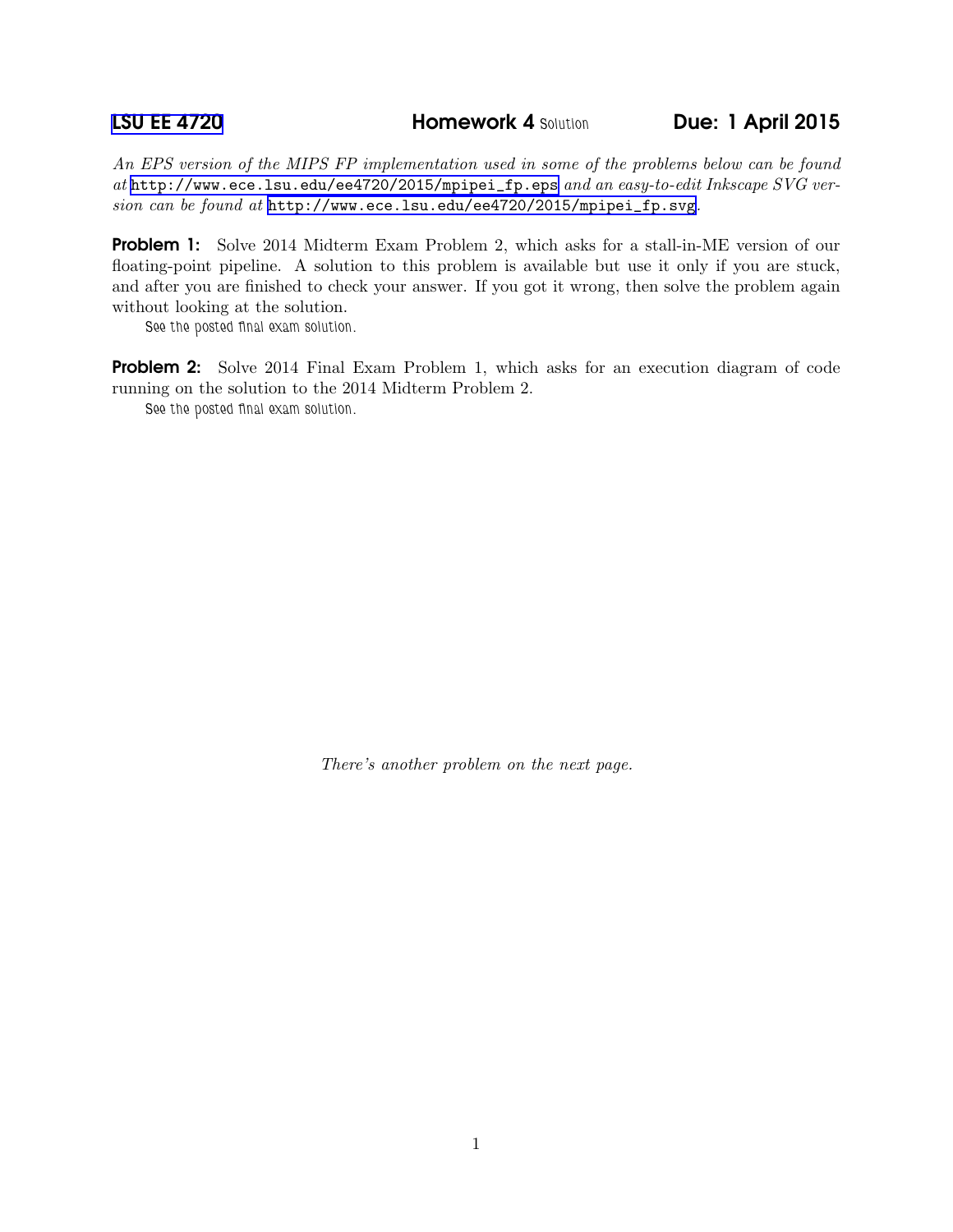**Problem 3:** In the FP implementation on the next page (which is the same as the one used in class) an add.s instruction can stall due to an earlier mul.s, see the example below.

# Execution of code on the illustrated implementation. # Cycle 0 1 2 3 4 5 6 7 8 9 mul.s f0, f1, f2 IF ID M1 M2 M3 M4 M5 M6 WF add.s f6, f7, f8 IF ID A1 A2 A3 A4 WF add.s f3, f4, f5 IF ID -> A1 A2 A3 A4 WF and  $r6$ ,  $r7$ ,  $r8$  IF  $\rightarrow$  ID EX ME WB

To avoid the stall consider the  $fpa-4/6$  design in which an  $add.s$  instruction that would stall taking the usual route instead enters the FP pipeline at the M1 unit. Assume that the M1 unit's control signal (not shown and not part of the problem) will command it to pass the values at its inputs to its outputs unchanged when it is carrying add.s operands. Then at the appropriate time it crosses over to A1 and continues through the remaining adder stages. An add.s not facing a WF structural hazard stall would go from ID to A1, as in the usual design. See the execution below.

```
# Desired execution on the fpa-4/6 implementation.
# Cycle 0 1 2 3 4 5 6 7 8 9 10
mul.s f0, f1, f2 IF ID M1 M2 M3 M4 M5 M6 WF
add.s f6, f7, f8 IF ID A1 A2 A3 A4 WF \qquad # Uses 4-stage (normal) path.
add.s f3, f4, f5 IF ID M1 M2 A1 A2 A3 A4 WF # Uses 6-stage (M1 M2..) path.
and r6, r7, r8 IF ID EX ME WB
```
(*a*) Modify the pipeline to implement fpa-4/6.

- Show the datapath for the operands crossing from the multiply to the add unit.
- Show the control logic. The control logic should only send add.s into M1 if it would stall taking the usual route.
- The control logic should include the we, fd, and xw signals, and signals for any multiplexors that you add.
- As always, pay attention to cost and critical path.

Solution shown on the next page. The datapath changes appear in blue. Note that the values sent to A1 are taken from the output of the pipeline latches, which are available in the beginning of the clock cycle.

*Grading Note: A common mistake was to connect the outputs of* M2 *to the multiplexors added before* A1*. That's wrong because the data would arrive one cycle early and because it assumes that* M2 *has a fast path for unmodified data.*

The signal indicating that an add should pass through M1 and M2 is labeled lpa, for long-path add. Signal lpa is generated by the same logic that detected the add.s WF structural hazard condition, but now the connection to the Stall ID signal is broken (with the red ex).

The lpa signal travels with the add.s. In M3 it is used to select the multiplier value as inputs to A1. In M3 lpa also changes the xw signal to 1, indicating that the result will come from the adder. Also notice that in ID the we signal is set if the lpa is needed or if the instruction is a multiply.

(*b*) In the code fragment above the add.s f3 goes from ID to M1. If it had gone from ID to M2 it would have still avoided the WF hazard and it also would have finished one cycle earlier. Consider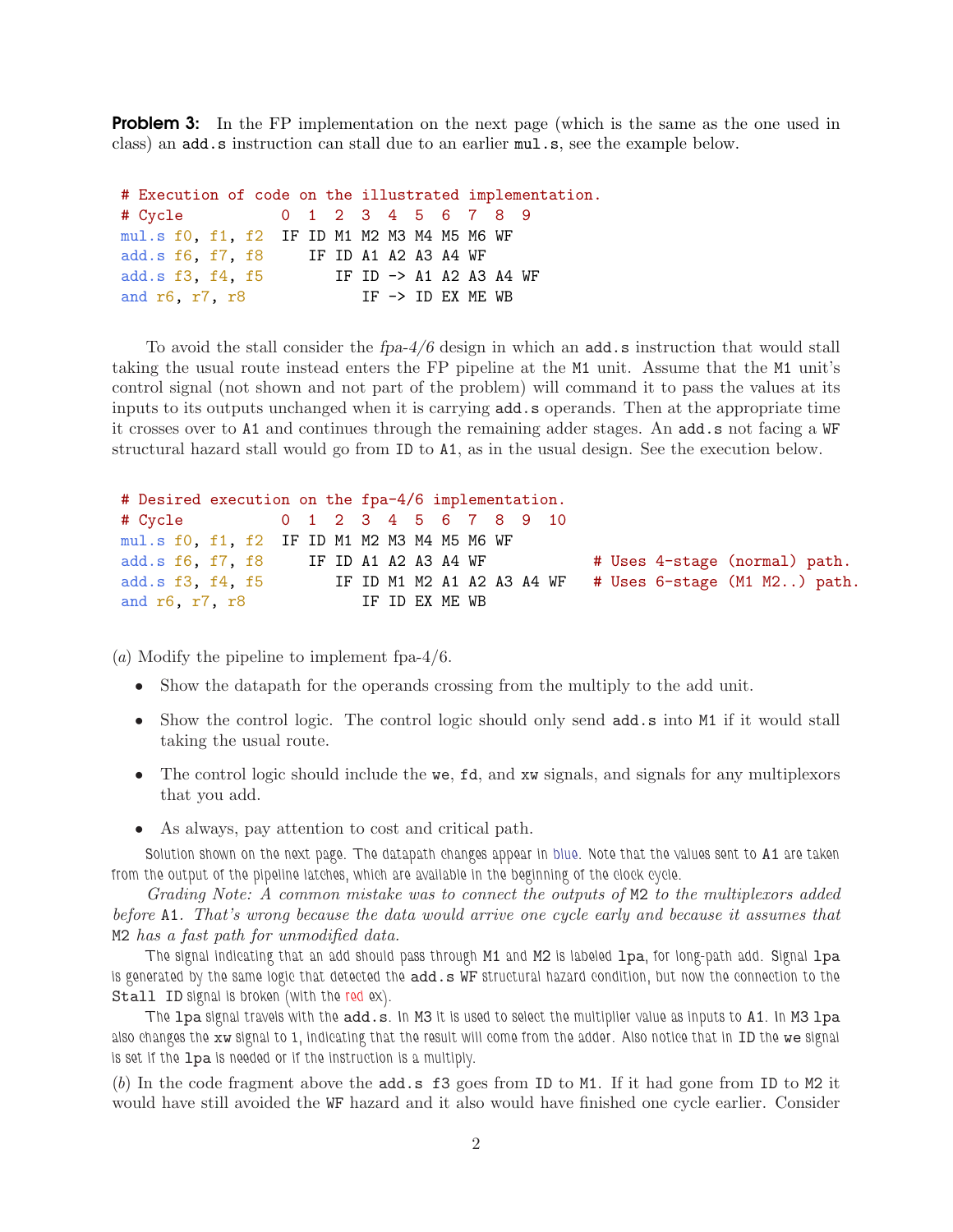an fpa-4/5/6 design in which an add.s can start at A1, M2, or M1, using the first one that avoids a stall. Provide a code example that would finish sooner on an fpa-4/5/6 design than on an fpa-4/6 design. *Hint: A correct answer can add just one more instruction to the code fragment above.*

Solution appears below. There is a dependency between the sub.s and the add.s that uses the long path. If the add.s f3 when from M1 to A1 the sub.s would stall one cycle less.

| # Cycle 0 1 2 3 4 5 6 7 8 9 10              |  |  |  |  |  |  |  |  |  |                                     |                                                         |  |
|---------------------------------------------|--|--|--|--|--|--|--|--|--|-------------------------------------|---------------------------------------------------------|--|
| mul.s f0, f1, f2 IF ID M1 M2 M3 M4 M5 M6 WF |  |  |  |  |  |  |  |  |  |                                     |                                                         |  |
| add.s f6, f7, f8 IF ID A1 A2 A3 A4 WF       |  |  |  |  |  |  |  |  |  |                                     | # Uses 4-stage (normal) path.                           |  |
| add.s f3, f4, f5                            |  |  |  |  |  |  |  |  |  |                                     | IF ID M1 M2 A1 A2 A3 A4 WF # Uses 6-stage (M1 M2) path. |  |
| sub.s f9, f3, f10                           |  |  |  |  |  |  |  |  |  | IF ID -------------> A1 A2 A3 A4 WF |                                                         |  |

(*c*) Is the fpa-4/5/6 design better than the fpa-4/6 design? Justify your answer using reasonable cost estimates and made-up properties of typical user programs. Either yes or no is correct, credit will be given for the justification.

The fpa-4/5/6 design would cost more because the multiplexors at the adder inputs would need to have one more input each. Multiplexors would also have to be added for the fd signal, among other complications. The cost could only be justified if instructions reading the result of add instructions frequently stalled due to data dependencies.